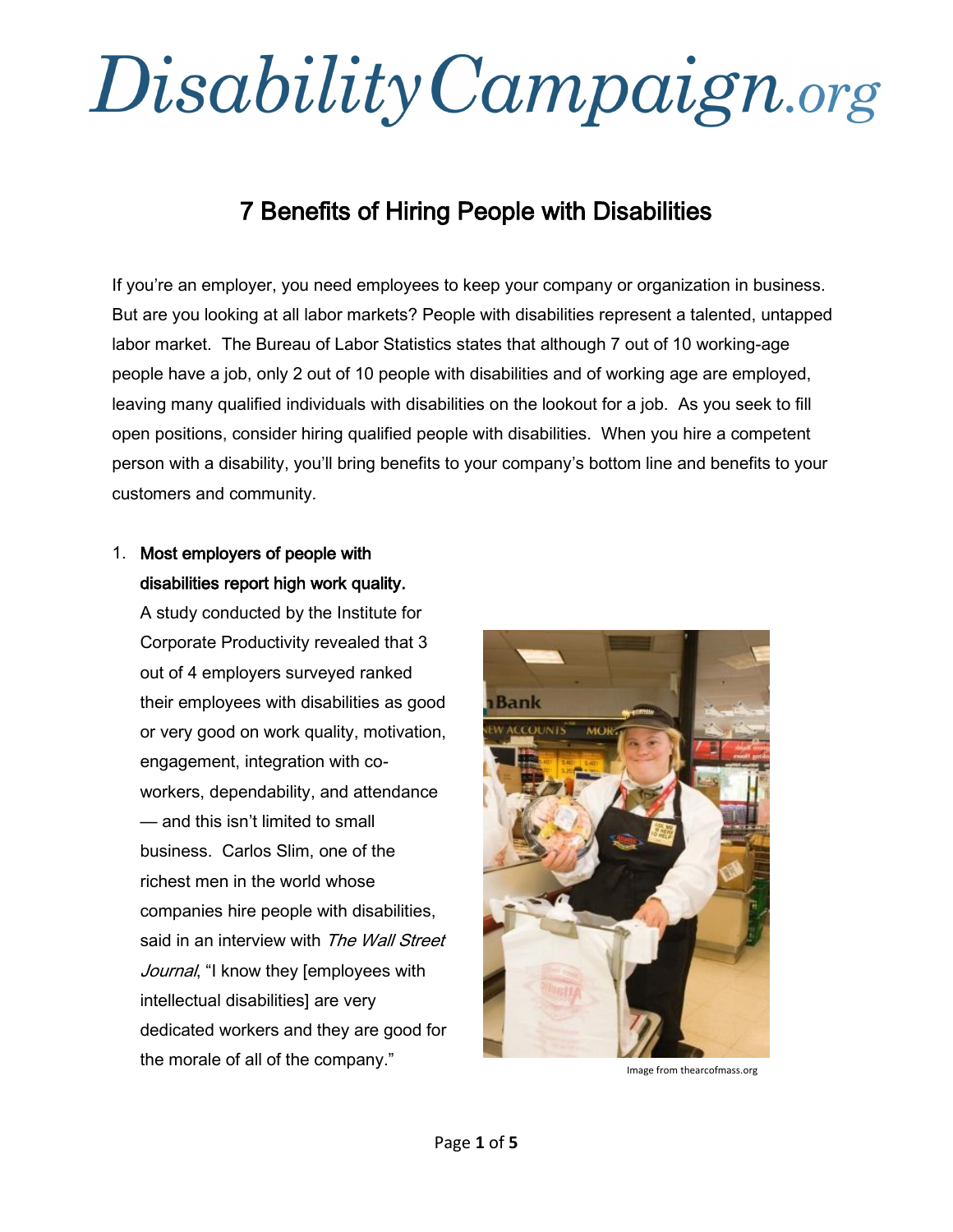- 2. You can increase your consumer market and revenue. The disability community represents a trillion dollar market segment, with the Center for Disease Control and Prevention reporting 1 in 5 adults living with a disability in the U.S. Just like other market segments, people with disabilities and their friends and family purchase products and services from companies that best meet their needs. By hiring people with disabilities, you are showing this market segment that you care about their needs, thus increasing your opportunity to widen your customer base and bring in extra revenue. In addition, hiring people with disabilities means you will be able to test proposed marketing tactics among people with disabilities.
- 3. It can improve job morale and corporate culture. By hiring people with disabilities, you are adding highly motivated people to the workforce and promoting an inclusive culture.



Image from thestar.com

Also, people enduring greater conflict can have a positive influence on those enduring lesser conflict and thus, employees with disabilities can be a motivation to their co-workers. This can help encourage employees to be more empathetic towards people undergoing hardships, including your customers.

4. Your company's productivity can increase. Employees with disabilities bring unique skills, experiences, and understanding that can enhance your products and services. Their knowledge of assistive technology and other innovations can help your company increase productivity. Remember, a job means a great deal for any individual, especially a person with a disability, as they face more barriers associated with job searching. This can translate into equal or higher job performance rates. Furthermore, people with disabilities make good team players as they are accustomed to working in collaboration with others, such as caregivers or physicians, to achieve a goal; they may do very well in positions that require partnerships and collaboration.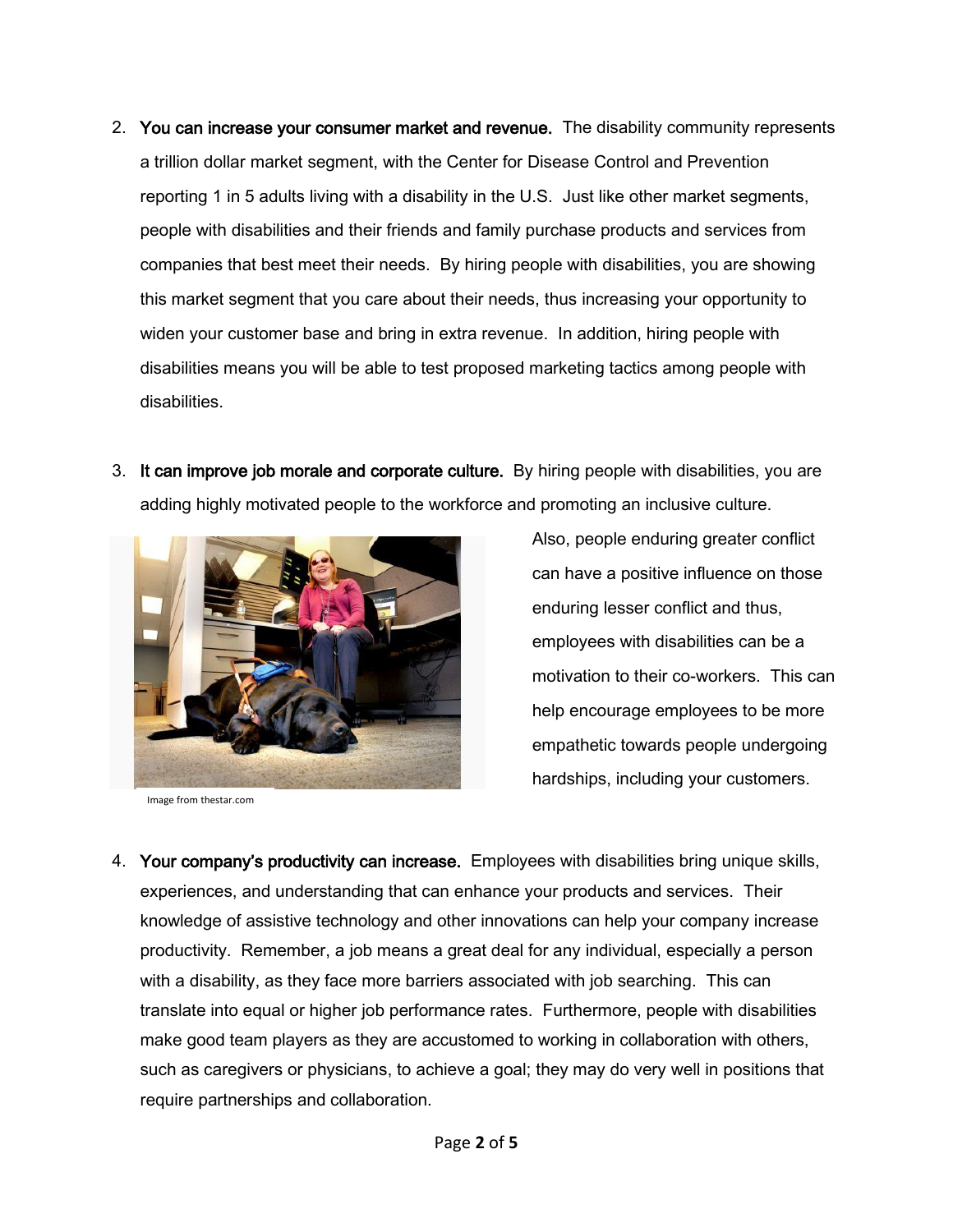5. It can help reduce employee turnover. Employees with disabilities are more likely to keep a longer tenure with a company, meaning your training and recruitment costs can be minimized. They also tend to seek stable and reliable work, and are thus less likely to resign and move on to another job.



Image from disability-smart.com

6. It's easier than you think. Perhaps you've thought hiring people with disabilities to be too complex or burdensome and have felt concern over issues such as the cost associated with accommodations. However, employees with disabilities are usually happy to work on creative solutions with you regarding reasonable accommodations or restructuring of job hours. What's more, the U.S. Department of Labor Job Accommodation Network reports that accommodations are usually low cost (less than \$500) and in half the cases, no cost was made to accommodate the employee's needs (e.g. dress code allowances, flexible scheduling, and telecommuting).

Furthermore, for every dollar invested in making an accommodation, it's estimated that companies earn an average return of \$28.69. Although at first it may seem these accommodations are only serving your employee, they can also benefit your workplace



Image from canberratimes.com.au

overall, reducing worker's compensation claims, and improving productivity and employee engagement. Your business may also be eligible for tax credits that help cover the cost of accommodations for employees with disabilities.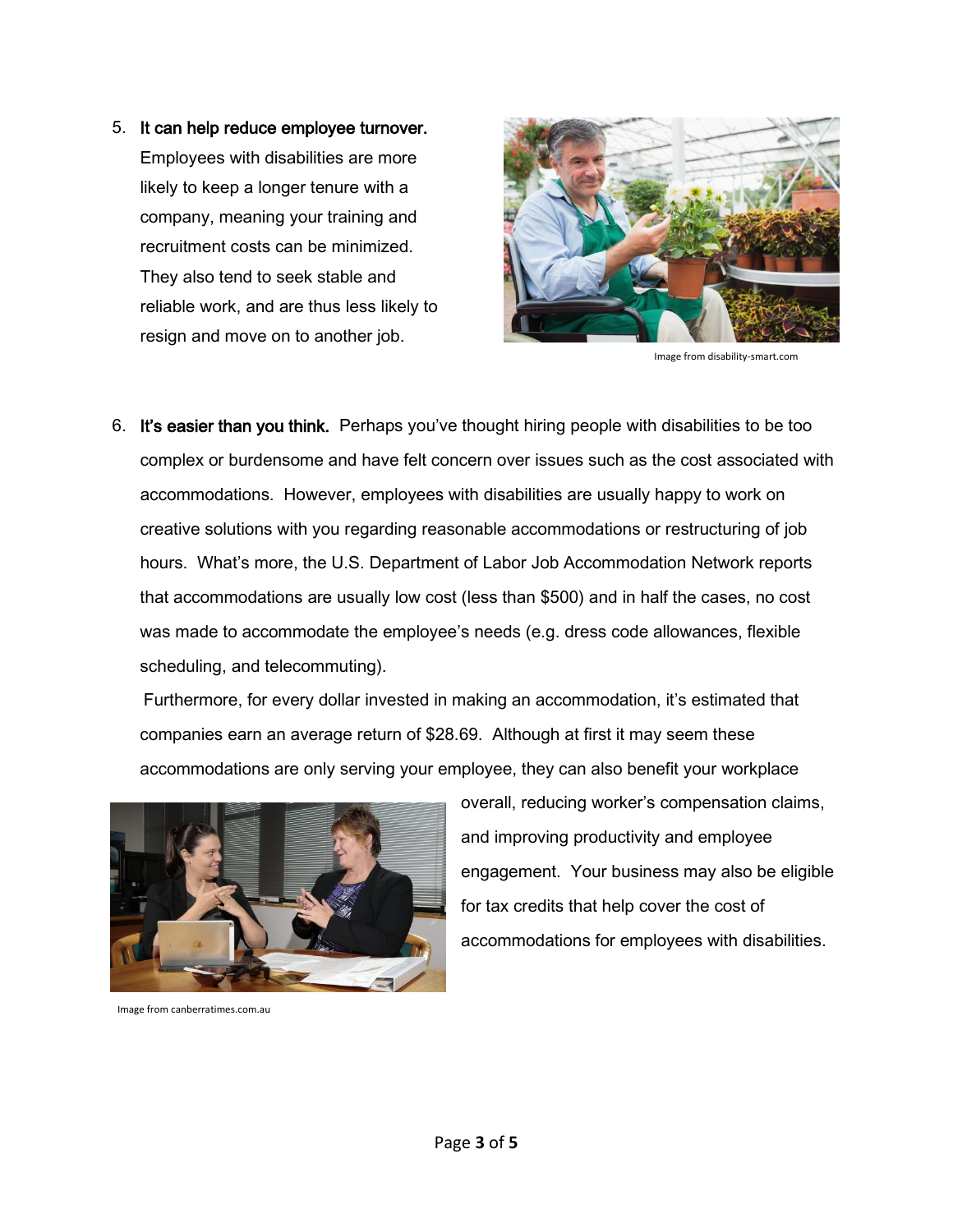7. You will be responding to government guidelines and initiatives. Certain federal contractors are now required, as per Sec. 503 of the Rehabilitation Act of 1973, to hire 7 percent of people with disabilities. In addition, all employers must collect information about the disability status of employees and job applicants.



Some employers of people with disabilities can qualify for tax credits and others may obtain tax incentives to help make their place of business more accessible.

A robust workforce includes people of all abilities. By integrating people with disabilities into your pool of employees, you'll gain a competitive advantage, increase workplace diversity and productivity, improve your bottom line, have higher retention rates, and expand your market to new consumers. So what are you waiting for? Work towards ensuring that people with disabilities are included in your company's overall recruitment efforts. You can begin by making changes that establish internal policies that prioritize hiring people with disabilities; develop community linkages to conduct targeted outreach to attract qualified candidates with disabilities; start an internship program specifically for people with disabilities; and ensure accessible online job applications and materials. Recruiting, hiring, retaining, and promoting people with disabilities is possible — and it benefits businesses of all sizes, across all industries.